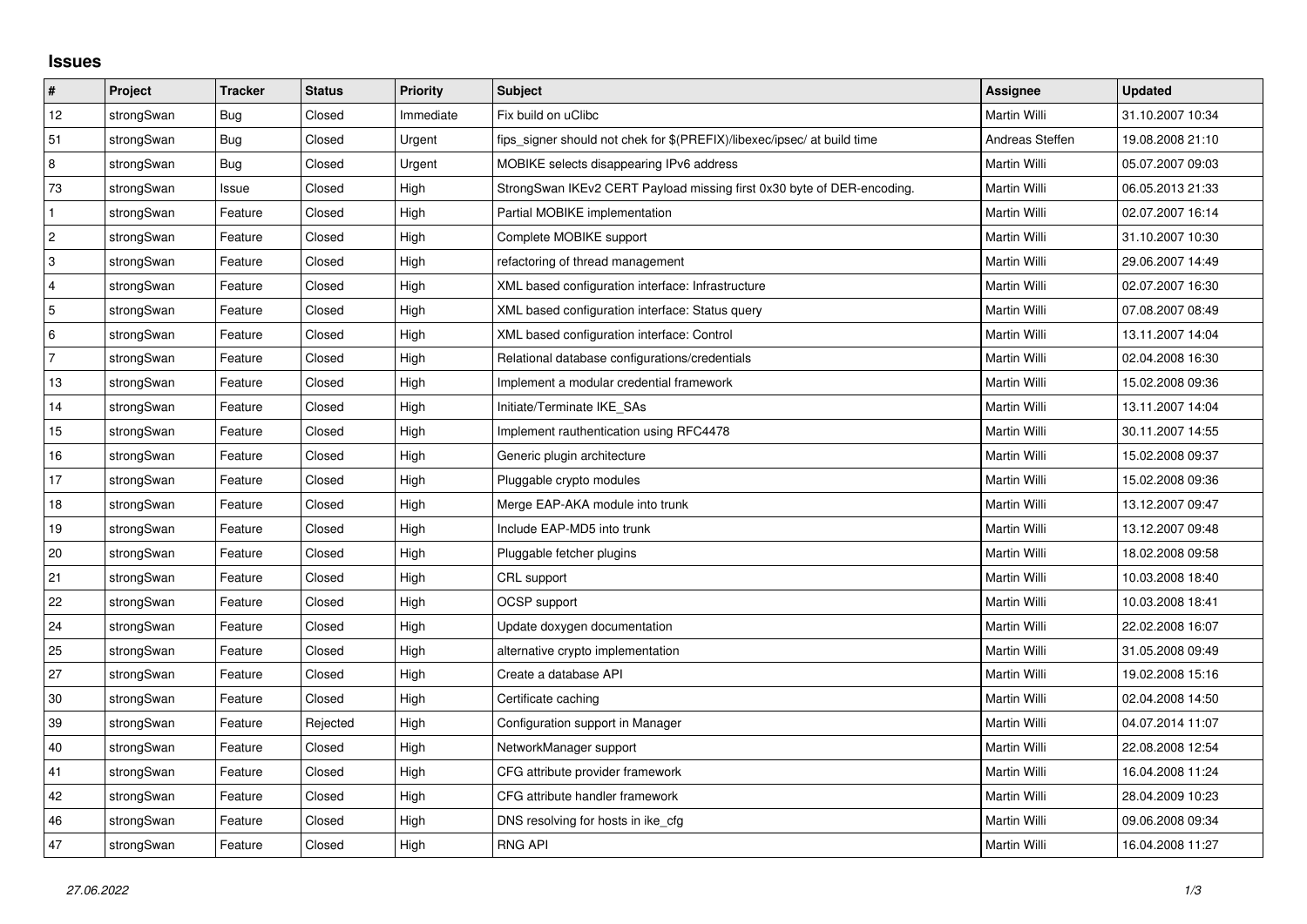| $\vert$ # | Project    | <b>Tracker</b> | <b>Status</b> | <b>Priority</b> | <b>Subject</b>                                                              | <b>Assignee</b>       | <b>Updated</b>   |
|-----------|------------|----------------|---------------|-----------------|-----------------------------------------------------------------------------|-----------------------|------------------|
| 48        | strongSwan | Feature        | Closed        | High            | Parallel trustchain verification                                            | Martin Willi          | 16.04.2008 11:33 |
| 54        | strongSwan | Feature        | Closed        | High            | <b>EAP-Identity Server functionality</b>                                    | <b>Martin Willi</b>   | 22.08.2008 12:55 |
| 59        | strongSwan | Feature        | Closed        | High            | Add additinal signal dependent parameter to bus                             | Martin Willi          | 29.07.2008 11:04 |
| 60        | strongSwan | Feature        | Closed        | High            | Implement draft-sheffer-ikev2-gtc-00 with PAM password verification         | Martin Willi          | 22.08.2008 12:59 |
| 37        | strongSwan | Feature        | Closed        | High            | Hash and URL support for IKEv2                                              | <b>Tobias Brunner</b> | 18.04.2008 13:38 |
| 61        | strongSwan | <b>Bug</b>     | Closed        | High            | When recovering from DPD, firewall rules aren't added as necessary          | Andreas Steffen       | 06.05.2013 21:43 |
| 65        | strongSwan | Bug            | Closed        | High            | Many UML tests fail                                                         | Andreas Steffen       | 07.10.2008 07:09 |
| 70        | strongSwan | Bug            | Closed        | High            | IPv6                                                                        | Andreas Steffen       | 21.02.2009 11:09 |
| 10        | strongSwan | <b>Bug</b>     | Closed        | High            | distribution cannot be built because logout.cs template is missing in trunk | Martin Willi          | 18.09.2007 07:43 |
| 11        | strongSwan | Bug            | Closed        | High            | Show IKE_SA status overview                                                 | Martin Willi          | 31.10.2007 10:29 |
| 26        | strongSwan | Bug            | Closed        | High            | Port all tools to new crypto/credential APIs                                | Martin Willi          | 21.03.2008 18:04 |
| 31        | strongSwan | <b>Bug</b>     | Closed        | High            | ikev2/rw-eap-aka-rsa scenario fails                                         | Martin Willi          | 19.03.2008 15:25 |
| 32        | strongSwan | Bug            | Closed        | High            | ikev2/rw-no-idr scenario fails                                              | <b>Martin Willi</b>   | 19.03.2008 11:13 |
| 33        | strongSwan | <b>Bug</b>     | Closed        | High            | ikev2/crl-revoked scenario broken                                           | Martin Willi          | 19.03.2008 19:02 |
| 34        | strongSwan | Bug            | Closed        | High            | ikev2/multi-level-ca-loop segfaults                                         | <b>Martin Willi</b>   | 31.03.2008 09:19 |
| 35        | strongSwan | <b>Bug</b>     | Closed        | High            | ikev2/ocsp-no-signer-cert scenario segfaults                                | Martin Willi          | 02.04.2008 09:45 |
| 36        | strongSwan | <b>Bug</b>     | Closed        | High            | strongswan-4.2.0 does not compile with uclibc                               | <b>Martin Willi</b>   | 04.04.2008 13:51 |
| 43        | strongSwan | Bug            | Closed        | High            | missing certificate_identity in SQL database causes segfault                | Martin Willi          | 07.04.2008 10:08 |
| 45        | strongSwan | <b>Bug</b>     | Closed        | High            | Failure to open SQLite database crashes charon                              | Martin Willi          | 07.04.2008 09:16 |
| 49        | strongSwan | Bug            | Closed        | High            | starter log directly to terminal                                            | <b>Martin Willi</b>   | 30.04.2009 10:18 |
| 50        | strongSwan | <b>Bug</b>     | Closed        | High            | plutostderrlog option missing                                               | Martin Willi          | 11.05.2008 10:10 |
| 55        | strongSwan | <b>Bug</b>     | Closed        | High            | Implement SHA512/384/256 HMAC with proper truncation in kernel              | Martin Willi          | 03.12.2009 11:41 |
| 56        | strongSwan | Bug            | Closed        | High            | New interface for EAP-SIM backend                                           | Martin Willi          | 24.10.2008 10:23 |
| 64        | strongSwan | <b>Bug</b>     | Closed        | High            | MOBIKE with changed NAT mappings                                            | Martin Willi          | 08.10.2008 14:21 |
| 71        | strongSwan | <b>Bug</b>     | Closed        | High            | Improved Acquire handling                                                   | Martin Willi          | 20.05.2009 11:54 |
| 79        | strongSwan | <b>Bug</b>     | Closed        | High            | Windows 7 sometimes fails to verify RSA signatures done by gcrypt           | Martin Willi          | 30.06.2009 12:22 |
| 52        | strongSwan | Bug            | Closed        | High            | Migrate ESP sequence number in update sa                                    | Tobias Brunner        | 25.06.2008 08:40 |
| 68        | strongSwan | Issue          | Closed        | Normal          | ipsec pool - unknown IPSec command                                          | Martin Willi          | 06.05.2013 21:35 |
| 57        | strongSwan | Feature        | Closed        | Normal          | new pluto connection option: verify identifier                              | Andreas Steffen       | 25.07.2013 10:07 |
| 67        | strongSwan | Feature        | Closed        | Normal          | Implement DH groups 22-24                                                   | Martin Willi          | 19.04.2010 14:51 |
| 76        | strongSwan | Feature        | Closed        | Normal          | crypto test framework                                                       | Martin Willi          | 12.06.2009 11:31 |
| 78        | strongSwan | Feature        | Closed        | Normal          | Integrity tester for libstrongswan and all plugins.                         | Martin Willi          | 27.06.2009 16:19 |
| 100       | strongSwan | Feature        | Closed        | Normal          | Derive traffic selectors from authentication process                        | Martin Willi          | 23.07.2010 16:53 |